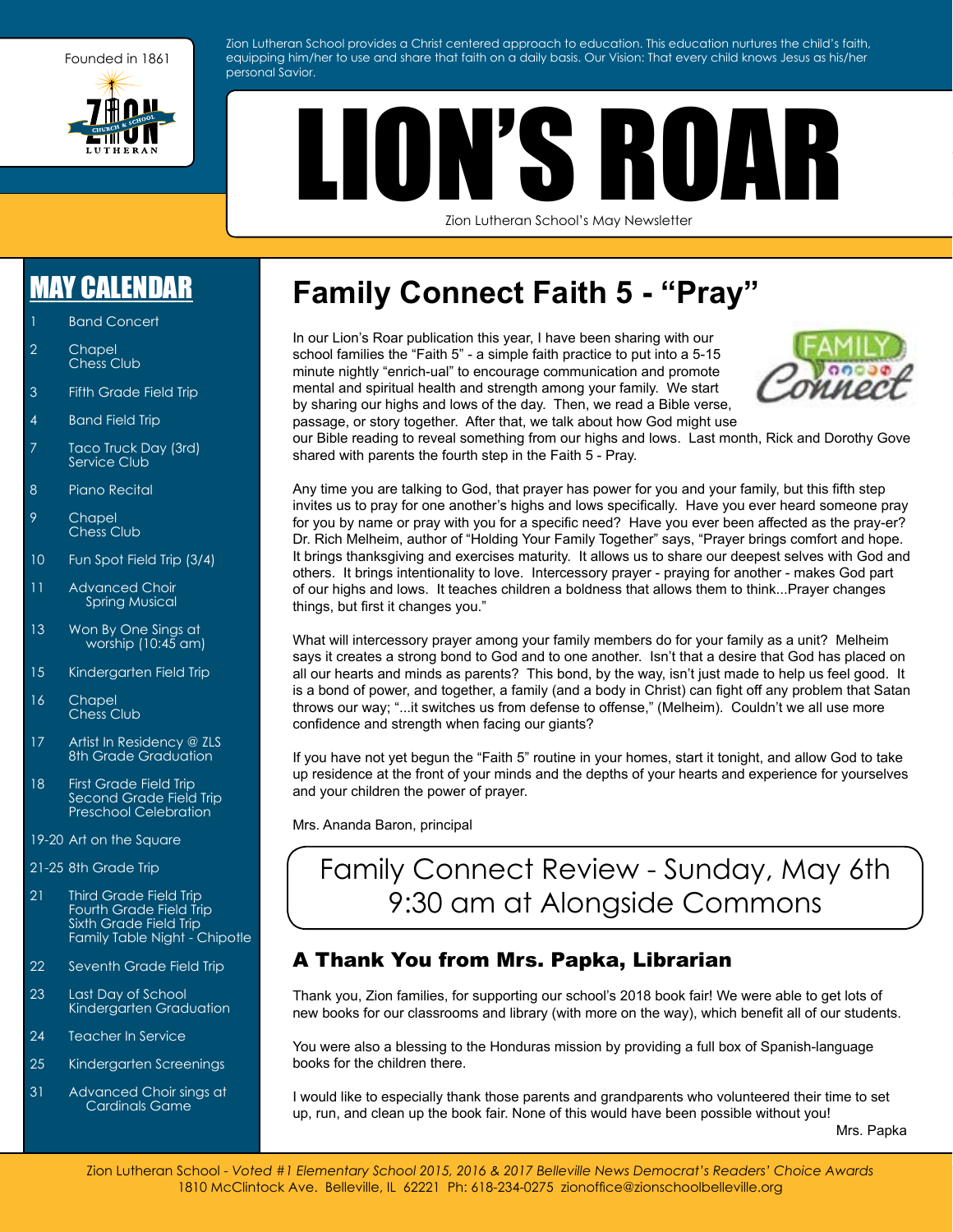

# **Teacher/Staff Appreciation Week is Coming!**

Let's thank our amazing teachers and staff with a week-long celebration at ZLS for Staff and Teacher Appreciation Week, happening May 7-11th.

This year's theme: Thank you for GROWING our children mentally, physically, spiritually and socially.

#### **HOW CAN YOU HELP?** Here is an outline of the week. Read in full to find all the ways you can help make it special!

**Monday, May 7th:** A SNACK BAR will be set up for the whole Zion Staff at the concession area in the gym from 9am-4pm. Let me know if there is a special snack that you like to make or buy to add to the goodies. (text Dawn Gray @ 618-406-4962)

**Tuesday, May 8th:** FLOWER DAY. Please bring your teacher (and any other support staff that you wish), a single stem flower to add to their vase to enjoy all week long. Flowers will also be available for sale before school by the flag pole from Schnucks Florist. (10-15 additional vases needed if you have extras you want to get rid of)

**Wednesday, May 9th:** All staff will enjoy a SIT-N-STAY OR GRAB-N-GO BREAKFAST at 7:30am. Please be sure to check the wejoinin link <https://www.wejoinin.com/sheets/hbvmf>to see what food contributions are needed OR contact Dawn Gray (618-406-4962) and she can add your name to the list.

**Thursday, May 10th:** EXPRESSION DAY. Please have your children and/or yourselves, write teachers (and any other staff) an encouraging note of appreciation.

Bounty Baskets: Bring something to contribute to your teacher's "Bountiful Basket". Lists will be coming home with some of your teacher's favorite things. Text Dawn Gray @ 618-406-4962 for lists of other teachers or staff you wish to gift.

**Friday, May 11th:** All staff will be treated to a LEISURELY LUNCHEON. Lisa Borem will be heading up the luncheon in the church Fellowship Hall. See Lisa to provide extra hands. <https://www.wejoinin.com/sheets/ppbno>

Lunch recess volunteers are needed Friday, May 11th to give the teachers an extra long uninterrupted break. Sign up at<https://www.wejoinin.com/sheets/judwv> if you can help with lunch duty (11:20am-1:20pm).

#### **WAYS YOU CAN CONTRIBUTE:**

#### **BREAKFAST FOOD**

Donation items for the Staff Breakfast<https://www.wejoinin.com/sheets/hbvmf> please sign up at this link or let me know and I'll sign up for you.

Bring **FLOWER STEMS** on Tuesday to contribute to our staff vases. (10-15 additional vases needed if you have extras you want to get rid of)

**NOTES of ENCOURAGEMENT** are a great way to let our staff know how special they are.

**BOUNTIFUL BASKET ITEMS** a favorites list will be sent home to help you out.

**FRIDAY RECESS VOLUNTEERS** 11:20-1:20 to give our teachers an extra long lunch hour.<https://www.wejoinin.com/sheets/judwv>

#### **FRIDAY LUNCH SET UP/SERVE/OR CLEAN UP VOLUNTEERS** <https://www.wejoinin.com/sheets/ppbno>

**TABLE DECORATOR** for the Friday Staff Luncheon

Anyone interested in creating a **BULLETIN BOARD** in the main entrance using a Flower theme? (contact Dawn Gray 618-406-4962)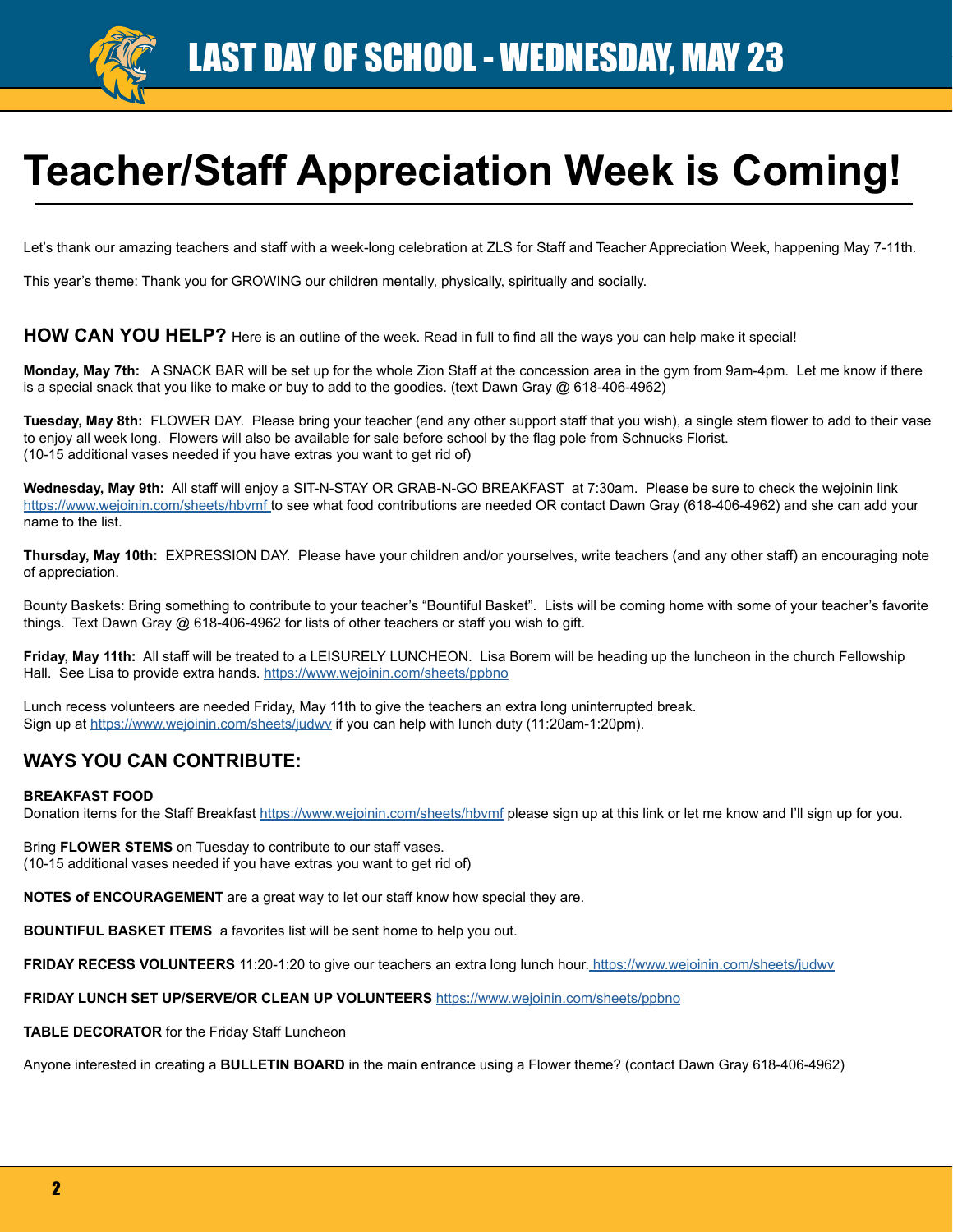### BECAUSE OF JESUS, I AM...BLESSED!





#### VOLUNTEERS NEEDED FOR ART ON THE SQUARE

For the second year in a row, ZLS is participating in the Children's Art Garden at Art on the Square in downtown Belleville and we are in need of a volunteers. Have a love for art, kids, service and more? This is the opportunity for you!

Shifts need to be filled on Saturday and Sunday, May 19 & 20th between 11 am and 4 pm. Older children are welcome to join you in this volunteer opportunity.

Please consider helping out by volunteering as a ZLS representative at one of the largest community events in the Metro East! Questions?

[Here is the signup link: https://goo.gl/forms/JEScU8ugd4dAtsMZ2](https://docs.google.com/forms/d/e/1FAIpQLScaALgneI01YBp-MeQabDV-ySvwzb0D4-OuAhPTDjTxeZflnw/viewform)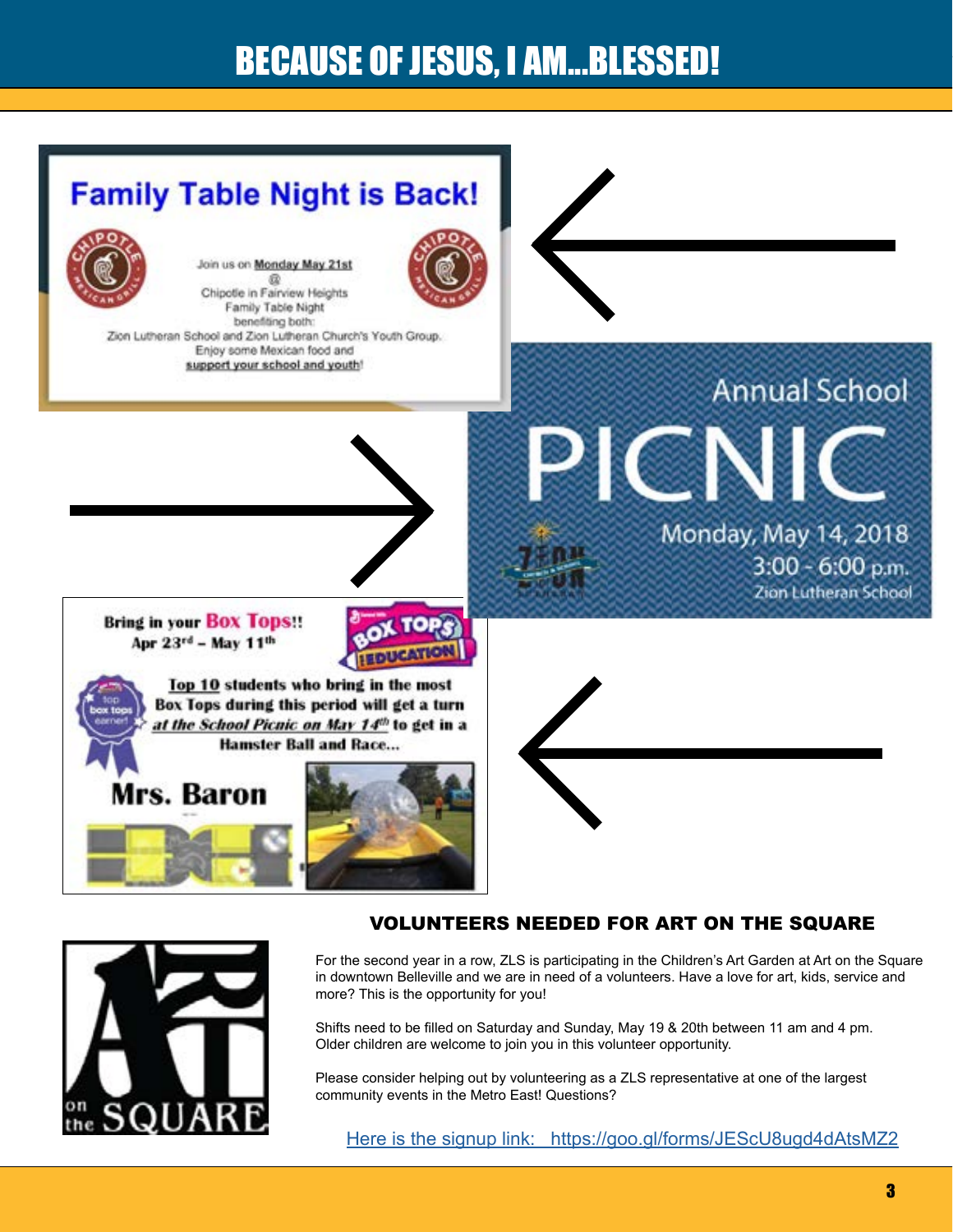

ZLS Parents,

Registration for Zion's Summer Program 2018, "Cruisin' through Summer" is now open! It would be our pleasure to continue serving your family during the summer months by offering a program that encourages their spiritual and academic growth in a fun-filled way.

Finishing touches for our staff and our schedules are still in the works, but Rene Owens and Dawn Holcomb, our summer program directors, would be will be happy to answer any of your questions in the meantime (summerprogram@zionschoolbelleville.org).

[Click here to find our fees and costs sheet for this year's program.](https://zionschoolbelleville.org/wp-content/uploads/2018/01/SummerProgramFlyer2018.pdf)

[Register here to reserve your spot and begin receiving more detailed](https://events.r20.constantcontact.com/register/eventReg?oeidk=a07efbae5oqae231bc7&oseq=&c=&ch=)  [information about this summer's staff and schedule of events!](https://events.r20.constantcontact.com/register/eventReg?oeidk=a07efbae5oqae231bc7&oseq=&c=&ch=)

In His Service, Mrs. Ananda Baron, principal



### Women's Softball – 2018

### **Zion Lutheran Church and School**

**Registration for Women's Softball is Now Open!**

- Recreational slow-pitch league all ability levels welcome (must be 16 to play)
- Games are on Tuesday evenings (6:00 or 7:15)
- Season is from May 29 to August 7
- Registration is \$30.

To register or get more information, use the link or QR code below:

Link: https://goo.gl/g3gyoE

QR Code:

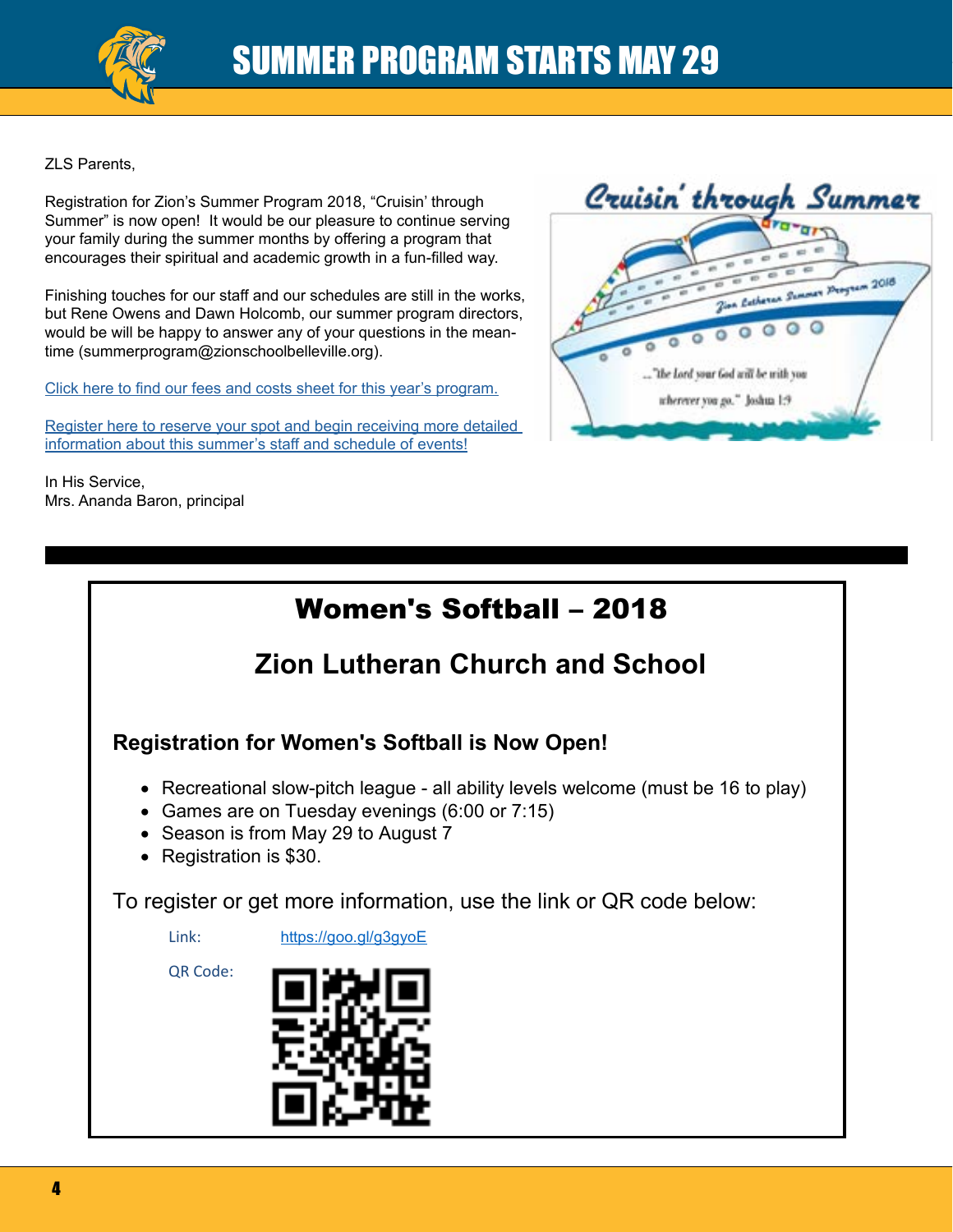

### VBS AT ZION IS JUNE 18-22



This fall, Zion Lutheran Preschool will be expanding, with the addition of a 2-year old preschool program.

Because we know that many families need a safe and loving environment to which they can entrust their greatest toddler blessings, the program will have the same look and feel and will operate under the same standards as our preschool 3 and 4-year old programs.

"Creative Curriculum" will be utilized by a certified early children educator in the 2-year old room; this is the same curriculum used in all of our preschool rooms. It is a purposeful-play curriculum that equips teachers and assistants with developmentally, age-appropriate activities that help children grow socially, emotionally, and cognitively. These special students will also spend time with Jesus each day through the One in Christ Bible Stories series.

To be eligible, your child must be 2 years old by the first day of school (Aug. 15) to start the program, and a child is eligible for the class as soon as he/she turns 2. For example, when your child turns 2 on December 10th, he/she would be eligible for the program on that date.

We offer a variety of options for attending, including 1-5 days, full and half days. Your child does not have to be potty trained.

Learn more and the tuition costs by clicking here.

#### **Start the application process today! <http://mytads.com/a/zionbelleville>**

If you have a 2-year old child, we hope you will consider enrolling him/her in our program. Please help us out, also, by sharing this great news with your family, friends, neighbors and others. Encourage them to learn more today by visiting our website at zionschoolbelleville.org, emailing Erica Stelling, Admissions & Marketing Director, at estelling@zionschoolbelleville.org or calling the school at 618-234-0275.



Preschool 2 - 8th Grade for the 2018-19 School Year Invite friends, families, neighbors and all to visit our school!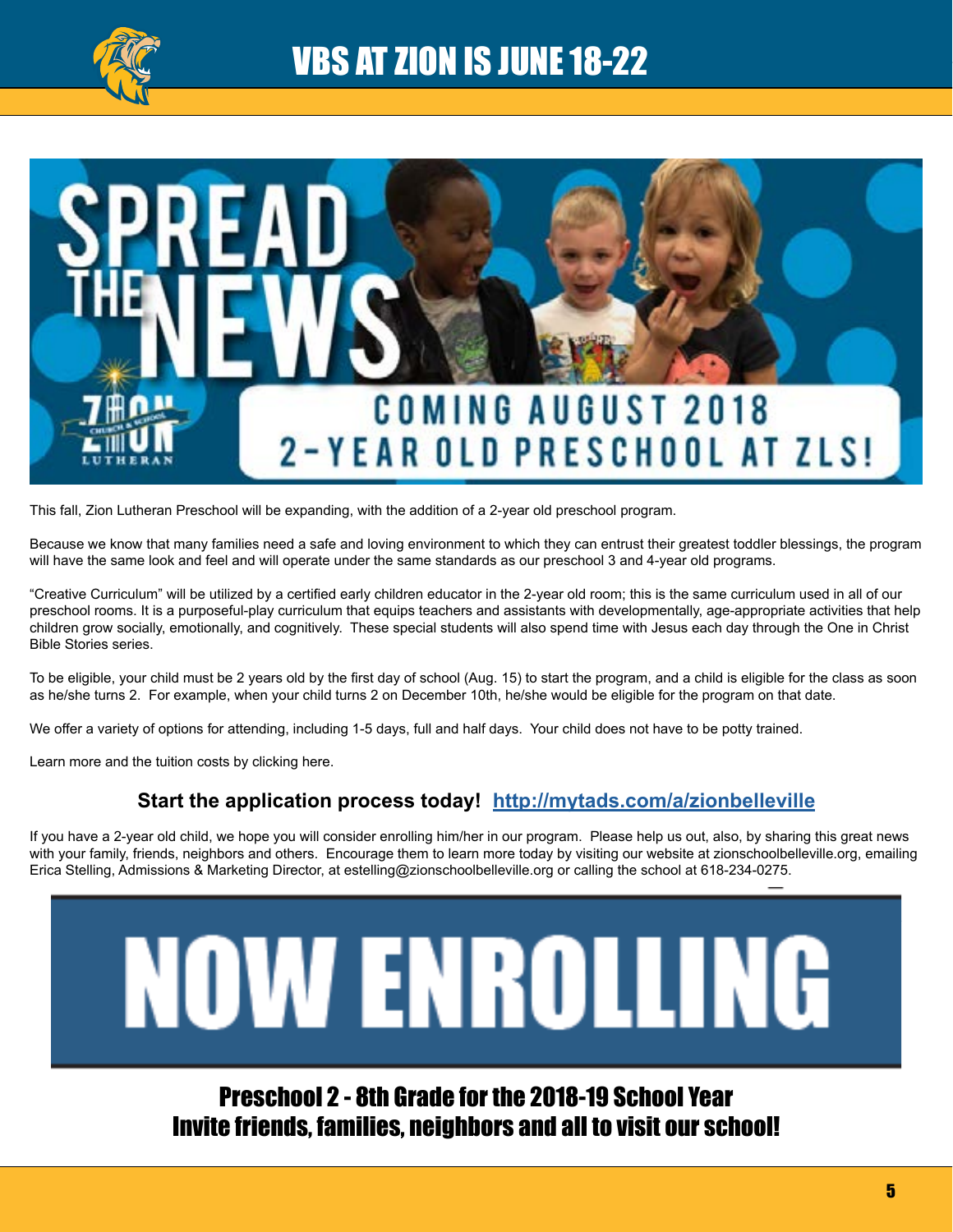## **GOD'S BLESSINGS TO EVERYONE THIS SUMMER**



Vacation Bible School at Zion Lutheran Church - Join us! Registration opening soon at zionbelleville.org

# LAST DAY OF SCHOOL - WEDNESDAY, MAY 23 KINDERGARTEN GRADUATION THAT MORNING AT CHAPEL - STARTS AT 8:30 A.M.

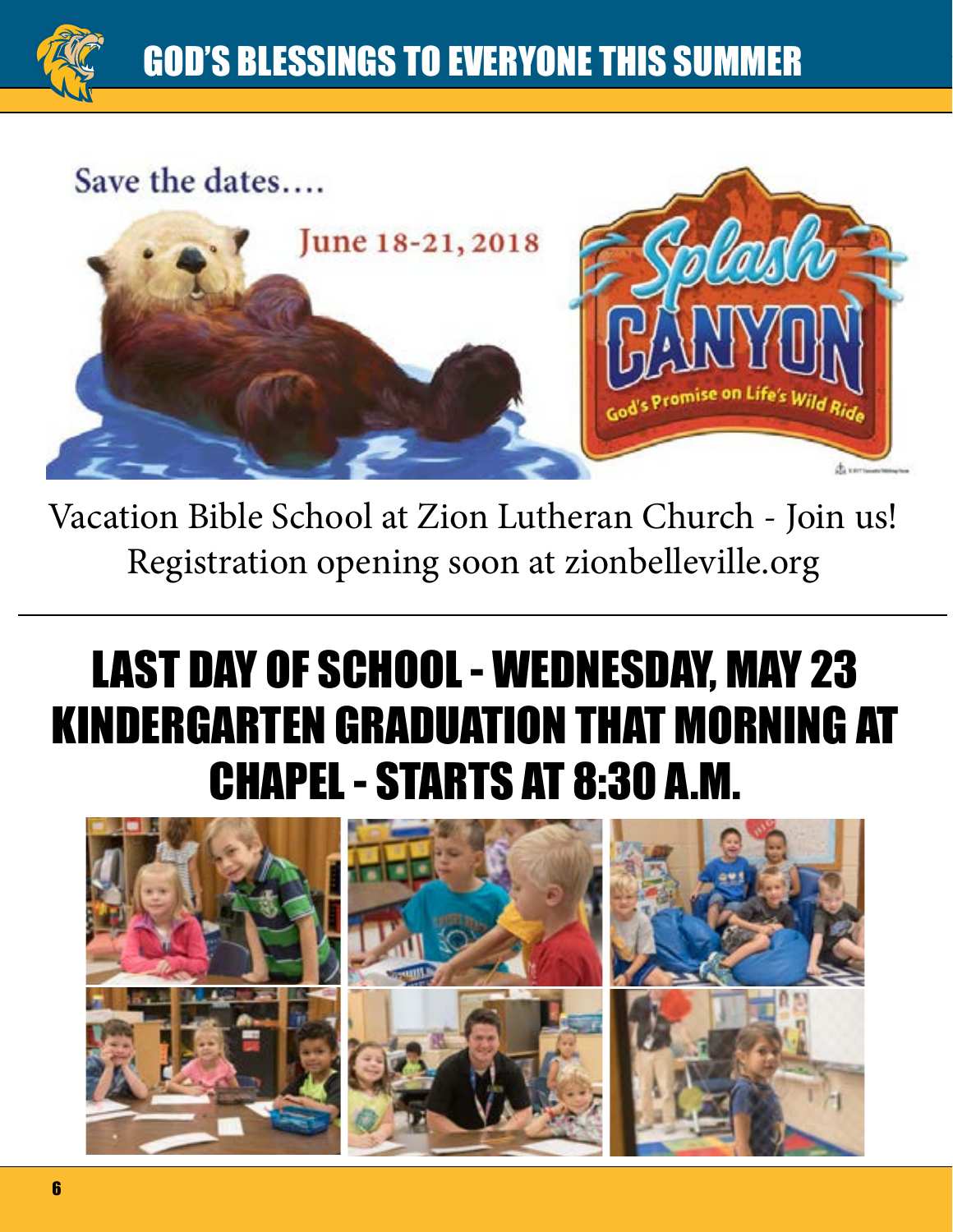# **Congratulations & God's Blessings 8th Graders - Class of 2018 -**



This summer Zion will be preparing and delivering 200 lunches every Wednesday to kids who would otherwise go hungry.

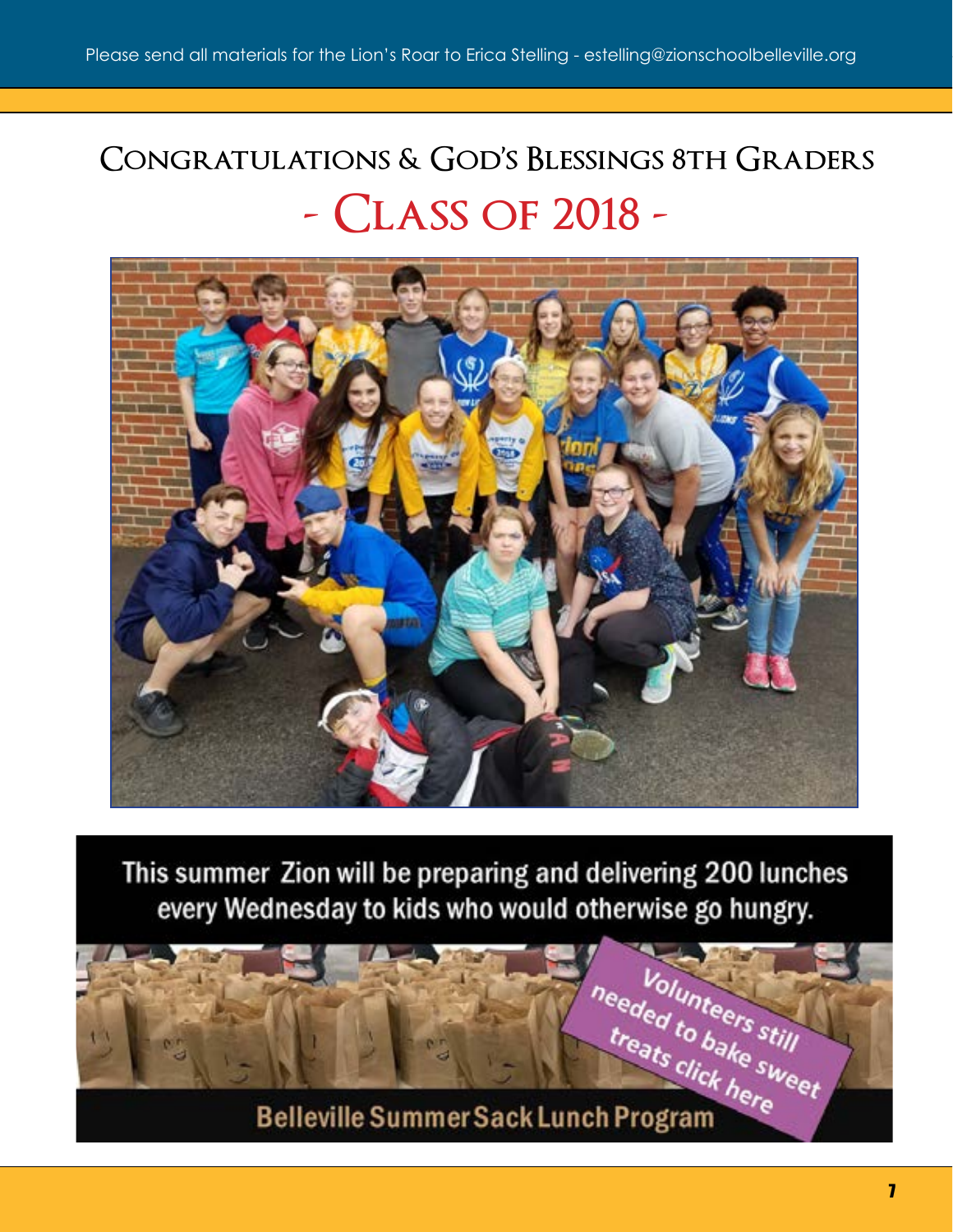

### COMMUNITY EVENT

Believe Memorial<br>**)** Run/Walk

Mary Rust Mabry Cappello

Where: Rock Springs Park - O'Fallon, IL

When: 9:00 am - June 2, 2018

Mail in registration postmarked by May 20th to: Believe Memorial Run - ATTN: Sandie Rust 101 N. Lawn Ave. O'Fallon, IL 62269

\*\* Make checks payable to McKendree University\*\*

Packet Pick-Up and Late Registration Friday June 1st from 6:00pm - 8:00pm

Blessed Savior - 1205 N Lincoln, O'Fallon, IL 62269

Net proceeds will benefit education and cancer research through the Believe Memorial Foundation

\*\* Don't want to run? You can still show your support and join us with a small donation \*\* \*\* Make donations payable to Blessed Savior\*\*

> All participants will receive a yearly participation pin and T-shirt Runners will also receive a Limited Edition participation Medal

> > ~~ BelieveMemorialFoundation.org ~~

|          | Adult                                           | \$30 | Youth |                             | \$20 (12 & under) |
|----------|-------------------------------------------------|------|-------|-----------------------------|-------------------|
| Name:    |                                                 |      |       | Gender:                     | Age:              |
| Address: |                                                 |      |       |                             |                   |
| Email:   |                                                 |      |       | Phone:                      |                   |
|          | Shirt Size: Adult S / M / L / XL Youth S/ M / L |      |       | (not guaranteed after 5/20) |                   |

Believe Memorial SK race waiver of liability. You must read and agree to the following waiver in order to participate in this event.

I know and understand that running in a road/trail race is a potentially hazardous activity. I attest that I am medically able and properly trained for the event, and agree to abide by any decisions of a race official relative to my ability to safely complete the run. I assume all risks associated with running in this event, including but not limited to: falls, contact with other participants, effects of the weather, traffic, the condition of the road/trail, and gastrointestinal discomfort. All such and related risks being known by me.

Having read and understood this waiver and in consideration of your accepting my entry, I for myself and anyone entitled to act on my behalf, waive and release the Believe Memorial Foundation, race organizers, volunteers, and all sponsors, their officers, employees, agents, representatives and successors from all claims or liabilities of any kind resulting from my participation in this event even though that liability may arise out of negligence or carelessness on the part of the persons named in this waiver.

I grant permission to all foregoing to use any photographs, motion pictures, recordings, or any other record of this event for legitimate purposes. I hereby wave any right to inspect or approve the finished electronic, photograph, or printed matter that may be used in conjunction with them now or in the future. I will abide by these guidelines.

Signature: